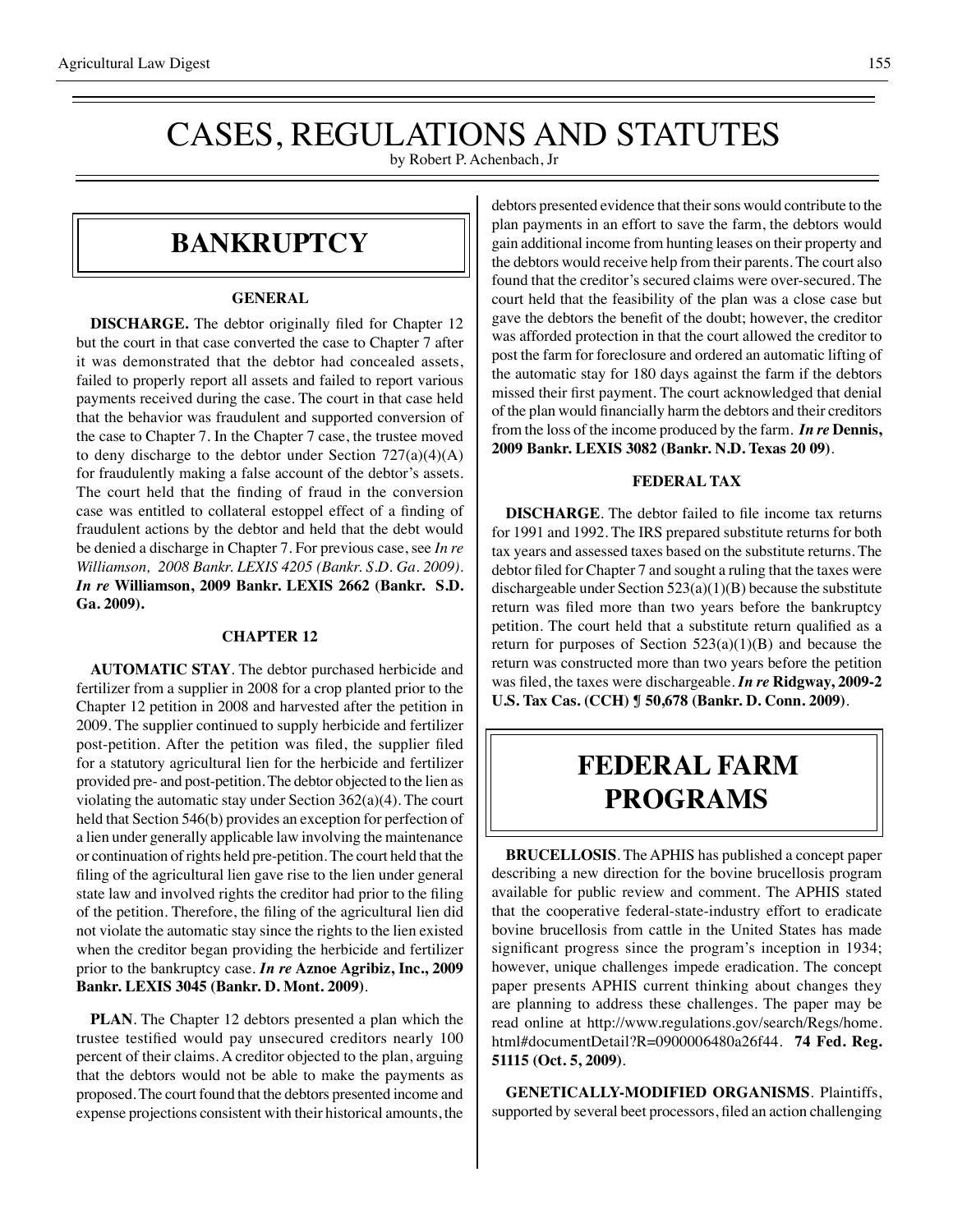the decision by the USDA and its Animal and Plant Health Inspection Service (APHIS) to deregulate Roundup Ready sugar beets, a variety of genetically engineered sugar beets. The plaintiffs contended that the defendants failed to comply with the environmental and agricultural review requirements of the National Environmental Policy Act, 42 U.S.C. §§ 4321- 4335 (NEPA) and the Plant Protection Act (PPA) in making that decision. APHIS had found that the genetically-modified beets would have no significant impact "on the environment from the unconfined cultivation and agricultural use of" the beets. The court found that the plaintiffs provided sufficient evidence of the possible effects of cross-pollination on organic beets, wild beets and closely-related species and insufficient controls to prevent cross-pollination, resulting in possible significant impact on the environment. The court reversed the deregulation of the Roundup Ready beets because it found that APHIS's finding of no significant impact was not supported by a convincing statement of reasons and thus was unreasonable. The court ordered APHIS to prepare an Environmental Impact Study before deregulating the GMO beets. **Center for Food Safety v. Vilsack, 2009 U.S. Dist. LEXIS 86343 (N.D. Calif. 2009)**.

**PERISHABLE AGRICULTURAL COMMODITIES ACT**. The plaintiff was a PACA-licensed dealer of agricultural commodities which purchased potatoes from the defendant. The purchase agreement provided for payment within 28 days after receipt of the potatoes and a 1 percent monthly charge on all payment made after 28 days. The defendant delivered potatoes and sent an invoice which was meant to create a PACA trust for payment and the payment terms above. The agreement allowed the defendant to terminate the contract for non-payment. The plaintiff was in arrears several times and the defendant allowed the plaintiff to make different payment arrangements. The contract was eventually terminated for failure to make full payments. The court found that there was no issue of fact that the plaintiff failed to pay in full for the potatoes delivered. The plaintiff alleged that e-mails sent by the defendant amended the payment terms sufficiently to take the transaction out of the protections of PACA. The court held that issues of fact remained as to the effect of the e-mails. **Affinity Production Co., LLC v. CSS Farms, Inc., 2009 U.S. Dist. LEXIS 86272 (D. Neb. 2009)**.

**TUBERCULOSIS**. The APHIS has published a concept paper describing a new direction for the bovine tuberculosis program available for public review and comment. The APHIS stated that the cooperative federal-state-industry effort to eradicate bovine tuberculosis from cattle in the United States has made significant progress since the program's inception in 1917; however, unique challenges impede eradication. The concept paper presents APHIS current thinking about changes they are planning to address these challenges. The paper may be read online at http://www.regulations.gov/search/Regs/home. html#documentDetail?R=0900006480a26f45. **74 Fed. Reg. 51116 (Oct. 5, 2009)**.

## **federal ESTATE AND GIFT taxation**

**FAMILY-OWNED BUSINESS DEDUCTION**. The decedent owned a family corporation which operated a retail business. The decedent made loans to the corporation which were documented by promissory notes issued by the corporation. The decedent also formed a limited partnership and transferred the promissory notes to the partnership. The decedent's estate claimed the family-owned business deduction based on inclusion of the promissory notes as interests in a business held by the decedent. The court held that loan interests in a business did not qualify as qualified family-owned business interests under I.R.C. § 2057(b)(1)(C) which were limited to equity interests. **Estate of Farnam v. Comm'r, 2009-2 U.S. Tax Cas. (CCH) ¶ 60,582 (8th Cir. 2009),** *aff'g***, 130 T.C. 34 (2008)**.

**GROSS ESTATE.** The decedent had created a family limited partnership (FLP) funded with shares of stock owned by the decedent and the decedent's two children. The general partner was a limited liability company of which the decedent held a 95 percent interest. The court held that the assets transferred to the LLC and FLP were not included in the decedent's estate because the decedent received a corresponding interest in the entities, did not comingle the assets with the decedent's other property and had substantial other assets remaining after the transfers. **Estate of Murphy v. United States, 2009-2 U.S. Tax Cas. (CCH) ¶ 60,583 (W.D. Ark. 2009)**.

**GIFTS**. For calendar year 2010, the first \$13,000 of gifts to any person (other than gifts of future interests in property) are not included in the total amount of taxable gifts under I.R.C. § 2503 made during that year. For calendar year 2010, the first \$134,000 of gifts to a spouse who is not a citizen of the United States (other than gifts of future interests in property) are not included in the total amount of taxable gifts under I.R.C. §§ 2503, 2523(i)(2) made during that year. **Rev. Proc. 2009-50, I.R.B. 2009-45**.

**INSTALLMENT PAYMENT OF ESTATE TAX**. For an estate of a decedent dying in calendar year 2010, the dollar amount used to determine the "2-percent portion" (for purposes of calculating interest under I.R.C.  $\S 6601(j)$  of the estate tax extended as provided in I.R.C. § 6166 is \$1,340,000. **Rev. Proc. 2009-50, I.R.B. 2009-45**.

**PROTECTIVE ELECTION**. The IRS has issued a notice which provides a limited administrative exception to the ability of the IRS to examine a Form 706, United States Estate (and Generation-Skipping Transfer) Tax Return, in connection with certain protective claims for refund filed within the time prescribed in I.R.C. § 6511(a). Specifically, in processing a timely-filed protective claim for refund of tax based on a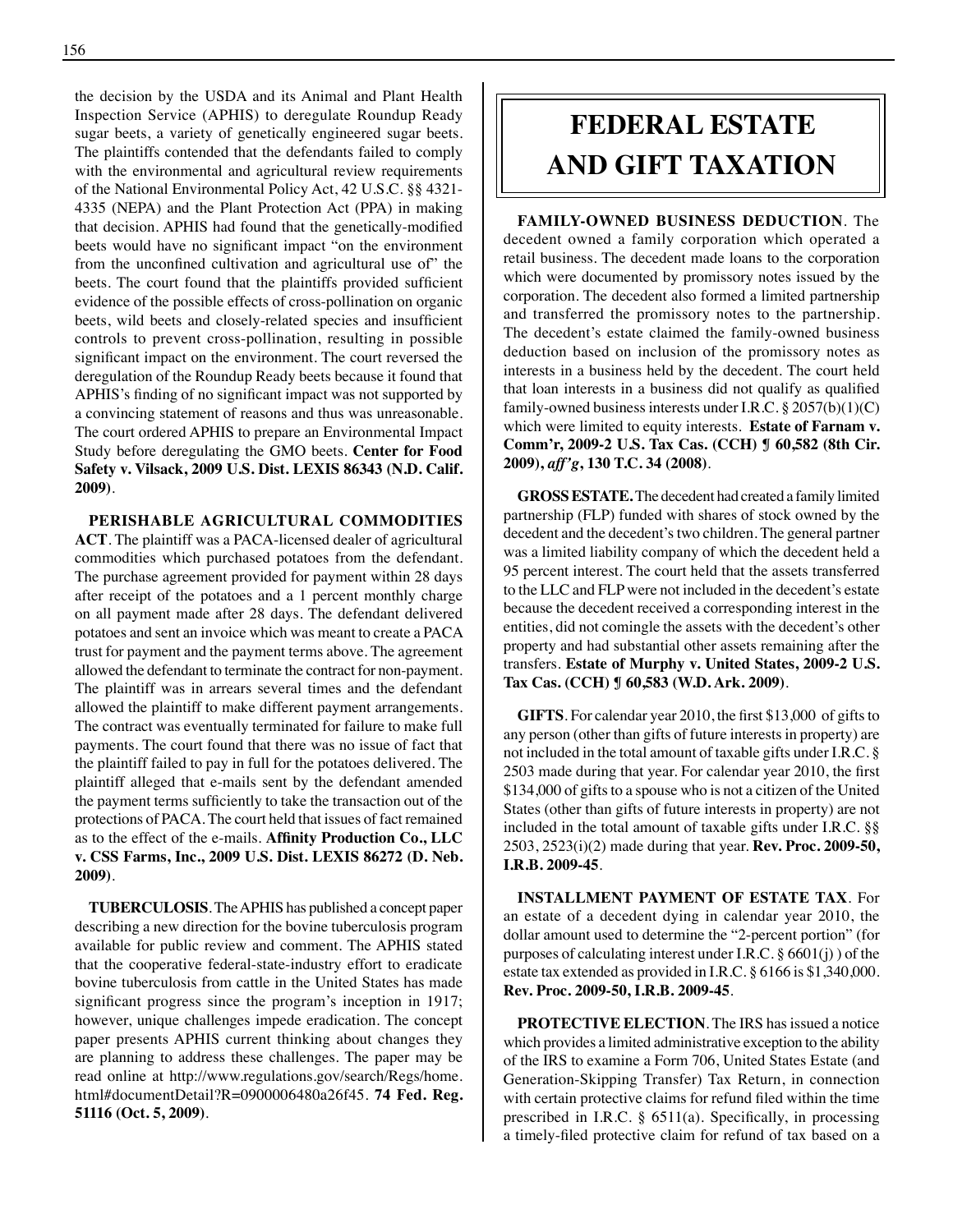deduction under I.R.C. § 2053, if the claim for refund ripens and becomes ready for consideration after the expiration of the period of limitations on assessment prescribed in I.R.C. § 6501, the IRS will limit its review of the Form 706 to the evidence relating to the deduction under I.R.C. § 2053 that was the subject of the protective claim. **Notice 2009-84, I.R.B. 2009-44**.

**SPECIAL USE VALUATION**. For an estate of a decedent dying in calendar year 2010, if the executor elects to use the special use valuation method under I.R.C. § 2032A for qualified real property, the aggregate decrease in the value of qualified real property resulting from electing to use I.R.C. § 2032A for purposes of the estate tax cannot exceed \$1,000,000, the same as for deaths in 2009. **Rev. Proc. 2009-50, I.R.B. 2009-45**.

### **federal income taxation**

**ASSESSMENTS.** The IRS has issued proposed regulations which provide an exception to the three-year statute of limitations for assessments in I.R.C. § 6501(a). The exception applies where a taxpayer fails to disclose a listed transactions as required by I.R.C. § 6011. A listed transaction is any transaction the IRS determines to be a tax avoidance transaction. The limitations period continues as to the listed transaction until at least the earlier of (1) one year after the date on which the taxpayer provides a disclosure; or (2) one year after the date on which a material advisor provides the IRS with information concerning the taxpayer's participation in the transaction. Until final regulations are adopted, taxpayers may choose to use the guidance in *Rev. Proc. 2005-26, 2005-1 C.B. 965*. **74 Fed. Reg. 51527 (Oct. 7, 2009)**.

**CAPITAL LOSSE**S. The taxpayer sold stock during the tax year but did not file a federal income tax return. The IRS used third party information to determine that all of the proceeds of the sale of the stock were included in taxable income and assessed taxes on the proceeds. The taxpayer filed an amended return and claimed only a portion of the proceeds as income, claiming that the stock had an income tax basis greater than zero. The IRS argued that, because the taxpayer failed to file a timely income tax return, the IRS could properly treat the stock as having a basis of zero. The court found that the taxpayer failed to substantiate any income tax basis in the stock and upheld the IRS assessment. **Cook v. Comm'r, 2009-2 U.S. Tax Cas. (CCH) ¶ 50,666 (4th Cir. 2009),** *aff'g***, T.C. Memo. 2008-182**.

**CARBON DIOXIDE SEQUESTRATION CREDIT**. The IRS has issued a notice providing interim guidance, pending the issuance of regulations, relating to the credit for carbon dioxide (CO2) sequestration under I.R.C. § 45Q. The notice provides guidance on determining eligibility for the credit and the amount of the credit, as well as rules regarding adequate security measures for secure geological storage of CO<sub>2</sub>. This notice also sets forth a separate reporting requirement. The IRS expects that regulations will incorporate the rules set forth in this notice. **Notice 2009-83, I.R.B. 2009-44**.

### **CORPORATIONS**

OFFICERS AS EMPLOYEES. The taxpayer was a real estate agent who received commissions from a real estate brokerage. On the advice of the taxpayer's income tax return preparer, the taxpayer formed a C corporation and treated the commissions as income to the corporation. The taxpayer was president of the corporation. The taxpayer had the corporation pay for the taxpayer's business expenses and personal expenses. The taxpayer filed corporation income tax returns and personal income tax returns and did not include the corporation's income in the taxpayer's taxable income, nor did the taxpayer or corporation pay employment taxes on the income. The court held that, under I.R.C. § 3121(d), an officer of a corporation was an employee and the corporation was liable for employment taxes on the taxpayer's income. In addition, the court held that the corporation was not entitled to a deduction for employment taxes for the year that the wages were paid to the taxpayer because the taxes were in dispute. The employment taxes were not deductible until the tax year the taxes were settled and paid. **Martin v. Comm'r, T.C. Memo. 2009-234**.

**COURT AWARDS AND SETTLEMENTS**. The taxpayer's relative was killed in an accident and the taxpayer joined in a suit against a company for the wrongful death of the relative. The court granted an award of money to the taxpayer and while the suit was on appeal, the taxpayer sold a portion of the award to an investor in exchange for an immediate payment plus interest payments over time. The court award was negated by a new law enacted to compensate the survivors. The taxpayer and the investor then received a new award under the legislation. The IRS ruled that the cash received from the investor and the additional compensation received under the legislation was excludible from taxable income as money received for the wrongful death of the relative. The interest on the investor payment was not excludible. **Ltr. Rul. 200941005, July 8, 2009; Ltr. Rul. 200941006, July 1, 2009**.

**DISASTER LOSSES.** On September 29, 2009*,* the President determined that certain areas in the Territory of American Samoa are eligible for assistance from the government under the Disaster Relief and Emergency Assistance Act (42 U.S.C. § 5121) as a result of an earthquake, tsunami and flooding which began on September 29, 2009*.* **FEMA-1859-DR.** On September 24, 2009, the President determined that certain areas in Georgia are eligible for assistance from the government under the Act as a result of severe storms and flooding, which began on September 18, 2009. **FEMA-1858-DR.** Accordingly, taxpayers in the areas may deduct the losses on their 2008 federal income tax returns. See I.R.C. § 165(i).

**EXPENSE METHOD DEPRECIATION**. For taxable years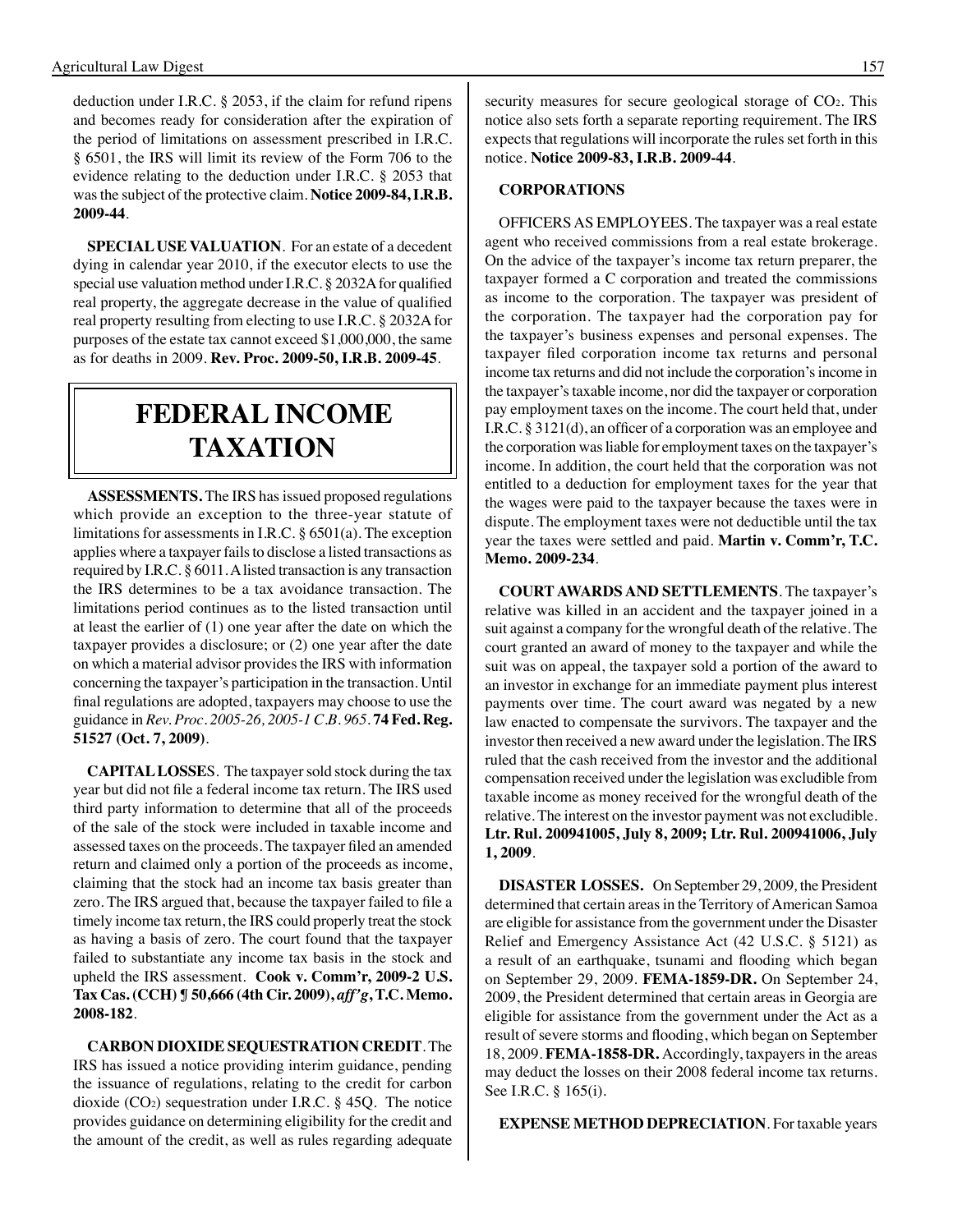beginning in 2010, under I.R.C. § 179(b)(1) the aggregate cost of any Section 179 property a taxpayer may elect to treat as an expense cannot exceed \$134,000. Under I.R.C. § 179(b)(2), the \$134,000 limitation is reduced (but not below zero) by the amount by which the cost of Section 179 property placed in service during the 2010 taxable year exceeds \$530,000. **Rev. Proc. 2009-50, I.R.B. 2009-45**.

**IRA**. The taxpayer had owned a retirement annuity funded with funds received from an employment retirement plan. The taxpayer received a distribution from the annuity and attempted to open a new IRA and deposit the funds in that account through a brokerage company already used by the taxpayer. Instead, the brokerage deposited the funds in the taxpayer's non-IRA account. The taxpayer maintained the account for three years without noticing that it was not designated as an IRA account but did not withdraw any funds. The court held that, as in *Wood v. Comm'r, 93 T.C. 114 (1989)*, because the IRA was not created due to an error of the brokerage company, the distribution was not included in taxable income. **Gochis v. Comm'r, T.C. Summary Op. 2009-156**.

**LIMITED LIABILITY COMPANY.** The taxpayer was an LLC and a manager of the LLC who was not an attorney filed a petition in the Tax Court on behalf of the LLC to squash a summons filed by the IRS. The court held that an LLC can only file petitions with or appear before the Tax Court through a licensed attorney. **Burbank Holdings, LLC v. United States, 2009-2 U.S. Tax Cas. (CCH) ¶ 50,681 (D. Nev. 2009)**.

**MEDICAL DEDUCTIONS**. The taxpayer had suffered a double mastectomy to address a medical condition. The taxpayer then gave birth to a child and had to purchase infant formula to compensate for the inability to breast feed the infant. The taxpayer sought to deduct the cost of the formula as a medical expense. The IRS ruled that the cost of the formula was not eligible for the medical expense deduction because the formula was not used to treat a medical condition of the child but was only used as food. **Ltr. Rul. 20941003, July 1, 2009**.

**MORTGAGE INDEBTEDNESS.** The taxpayer purchased a principal residence for \$1,500,000, paying \$200,000 in cash and borrowing the remaining \$1,300,000 through a loan that is secured by the residence. The issue was whether \$100,000 of taxpayer's indebtedness in excess of \$1 million can qualify as home equity indebtedness such that interest on up to \$1.1 million of the debt would be deductible (\$1 million of acquisition indebtedness and \$100,000 of home equity indebtedness). In a Chief Counsel Advice letter, the IRS ruled that, because home equity indebtedness is defined in I.R.C.  $\S$  163(h)(3)(C) as debt other than acquisition indebtedness, to the extent acquisition indebtedness exceeds \$1 million, that excess is eligible to be treated as equity indebtedness to the extent of an additional \$100,000. The IRS acknowledged that its ruling is contrary to *Pau v. Comm'r, T.C. Memo. 1997-43 and Catalano v. Comm'r, T.C. Memo. 2000-82*. **CCA Ltr. Rul. 200940030, Aug. 7, 2009**.

#### **PARTNERSHIPS**

ASSIGNMENT OF INCOME. The taxpayer invested money in two partnerships which generated interest and rental income and depreciation deductions. The taxpayer assigned the income amounts to the taxpayer's two children but continued to include the deductions in the taxpayer's income tax returns. The court held that the assigned income was taxable to the taxpayer because the taxpayer continued to own the interests in the partnerships. **Gochis v. Comm'r, T.C. Summary Op. 2009- 156**.

BASIS ADJUSTMENT. A partner in the taxpayer partnership died during a tax year but the partnership failed to make the I.R.C. § 754 election to adjust the basis of partnership assets on the tax return for that year. The IRS granted an extension of time to file an amended return with the election. **Ltr. Rul. 200941007, July 7, 2009**.

**PASSIVE ACTIVITY LOSSES**. The taxpayers, husband and wife, were both employed full time and operated a part time charter fishing business as a limited liability company. The taxpayers demonstrated that they spent more than 100 hours at the business during the tax year. The LLC was disregarded for federal income tax purposes and the taxpayer filed a Form 1065 and reported the business income and losses on Schedule E of their personal income tax return. The IRS disallowed the losses from the activity, arguing that the taxpayers could not actively participate in the activity because they owned only an interest in the LLC. The court disagreed and held that the seven tests of Temp. Reg. § 1.469-5T(a) were applied to the taxpayers in accord with *Garnett v. Comm'r, 132 T.C. No. 9 (2009)*. The court held that the taxpayers materially participated in the activity because they spent more than 100 hours at the activity in the year and spent more time at the activity than anyone else in the business. **Hegarty v. Comm'r, T.C. Summary Op. 2009- 153**.

**PENSION PLANS**. For plans beginning in October 2009 for purposes of determining the full funding limitation under I.R.C. § 412(c)(7), the 30-year Treasury securities annual interest rate for this period is 4.19 percent, the corporate bond weighted average is 6.46 percent, and the 90 percent to 100 percent permissible range is 5.82 percent to 6.46 percent. **Notice 2009-76, I.R.B. 2009-43**.

The IRS has published the cost-of-living adjustments (COLAs), effective on Jan. 1, 2010, applicable to dollar limitations on benefits paid under qualified retirement plans and to other provisions affecting such plans. The maximum limitation for the I.R.C.  $\S$  415(b)(1)(A) annual benefit for defined benefit plans remains unchanged at \$195,000 and the I.R.C. §  $415(c)(1)(A)$  limitation for defined contribution plans remains unchanged at \$49,000. The annual compensation limit under I.R.C. §§ 401(a)(17), 404(l), 408(k)(3)(C) and 408(k)(6)(D)(ii) remains unchanged at \$245,000. The annual compensation limitation under I.R.C. § 401(a)(17) for eligible participants in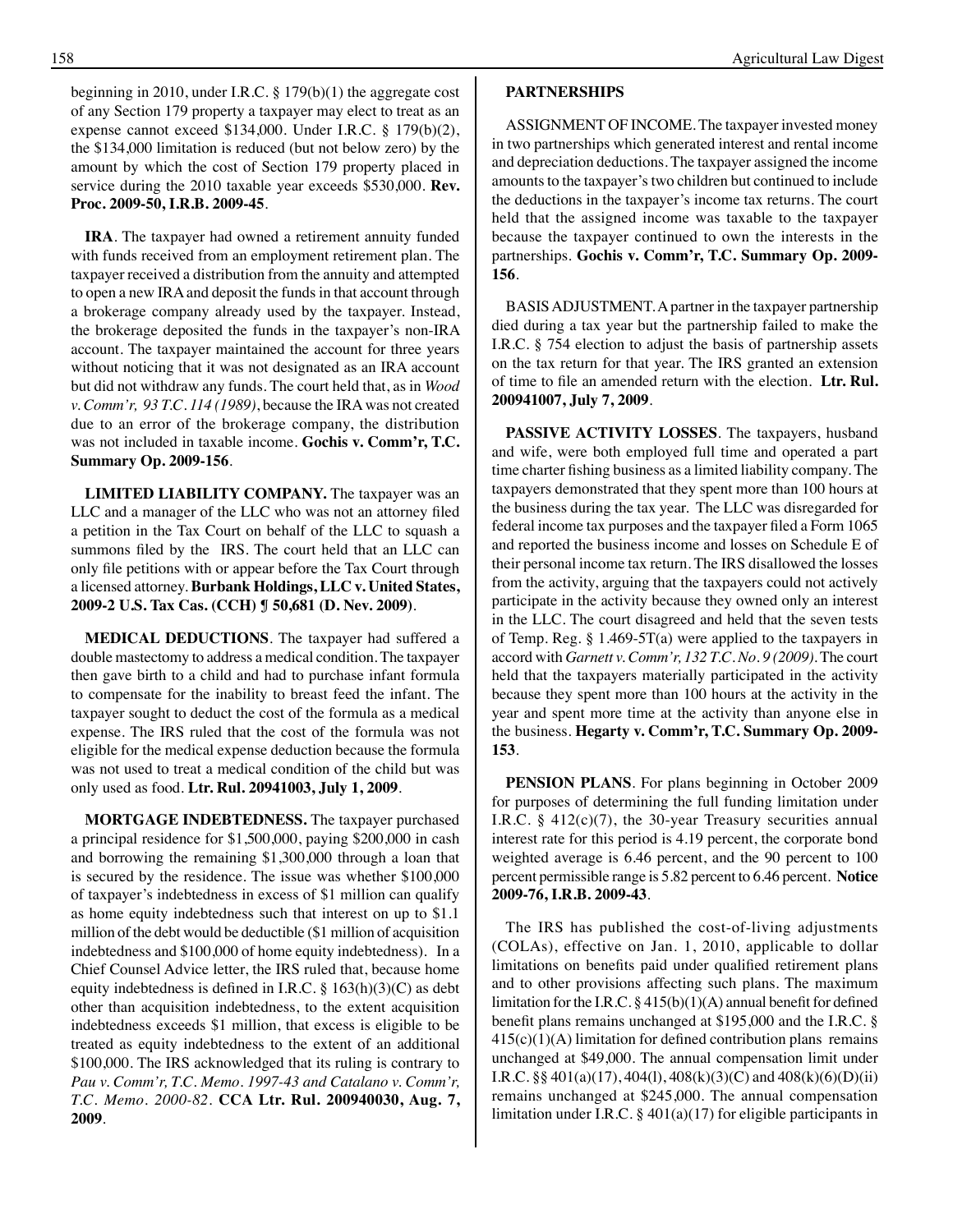certain governmental plans that, under the plan as in effect on July 1, 1993, allowed COLAs to the compensation limitation under the plan to be taken into account remains unchanged at \$360,000. The compensation amounts under Treas. Reg. § 1.61-21(f)(5)(i) concerning the definition of "control employee" for fringe benefit valuation purposes remained unchanged at \$95,000. **IR-2009-94**.

The IRS has released a new internet-based tool, the "IRS Retirement Plan Navigator," which is aimed at assisting small businesses with choosing and maintaining pension plans. The navigator can also help mid-sized businesses review plan options and help employees understand their employer's retirement plans. The navigator focuses on three general areas: choosing a plan, maintaining a plan and correcting a plan. The navigator also has the following features: (1) side-by-side comparison of pension plans and requirements; (2) checklist and suggested resources for maintaining plan compliance; and (3) options for employers to correct plan errors and bring plans back into compliance. The navigator is intended to be an easy-to-use guide that helps employers understand and choose among the daunting array of plan types and features. As pension laws and regulations change, the IRS will update the Retirement Plan Navigator. **IR-2009- 91**.

**SALES TAXES**. The IRS reminded taxpayers who buy new motor vehicles that they may be entitled to a special tax deduction for the sales or excise taxes on those purchases through the end of 2009. Pursuant to the American Recovery and Reinvestment Act of 2009 (Pub. L. No. 111-5), purchasing a new car, light truck, motorcycle or motor home before January 1, 2010, could qualify taxpayers for a special deduction for the state and local sales and excise taxes on their 2009 tax returns. The deduction is limited to the sales and excise taxes and similar fees paid on up to \$49,500 of the purchase price of a new vehicle. The deduction is reduced for joint filers with modified adjusted gross incomes (MAGI) between \$250,000 and \$260,000 and other taxpayers with MAGI between \$125,000 and \$135,000. Taxpayers with higher incomes do not qualify for the deduction. To help taxpayers take full advantage of the deduction, the IRS has provided a video on its Youtube.com channel along with audio podcasts in English and Spanish. Taxpayers may also estimate their deduction by using lines 10a to 10k of Worksheet 10 in IRS Publication 919, How Do I Adjust My Withholding? **IR-2009-88.**

**TAX RATES**. The standard deduction for 2010 remains at \$11,400 for joint filers, \$8,400 for heads of households, \$5,700 for single filers and \$5,700 for married individuals who file separately. The income limit for the maximum earned income tax credit is \$5,980 for taxpayers with no children, \$8,970 for taxpayers with one child, and \$12,590 for taxpayers with two or more children. The IRS also announced the inflation adjusted tax tables and other inflation adjusted figures for 2010. The personal exemption remains at \$3,650. For 2010, the phaseout of the personal exemption amount no longer applies. For taxable years beginning in 2010, the limitation under I.R.C. § 512(d)(1), regarding the exemption of annual dues required to be paid by a

member to an agricultural or horticultural organization, is \$146. The IRS has also issued the tax rate tables for 2010. **Rev. Proc. 2009-50, I.R.B. 2009-45**.

**TAX SCAMS**. The IRS issued a warning on its web site that, in recent weeks, a phony e-mail claiming to come from the IRS has been circulating in large numbers. The subject line of the e-mail often states that the e-mail is a "Notice of Underreported Income" and the e-mail itself may contain an attachment or a link claiming to lead to the taxpayer's tax information. However, when the recipient opens the attachment or clicks on the link, a virus is downloaded to their computers. The IRS is reminding the public that it does not send unsolicited e-mails to taxpayers about their tax accounts. Anyone who receives an unsolicited e-mail claiming to come from the IRS should avoid opening any attachments or clicking on any links. Taxpayers can report suspicious e-mails that claim to come from the IRS to a mailbox set up for this purpose, phishing@irs.gov. More information about this particular harmful e-mail can be found at http://www. irs.gov/newsroom/article/0,,id=213862,00.html?portlet=6

**TRADE OR BUSINESS**. Prior to 1988 the taxpayer was employed as a contract attorney. From 1988 to 2000 the taxpayer was employed with a state agency. When that position was terminated, the taxpayer again performed contract attorney services for one year but did nothing for the following two years. In the tax year involved, the taxpayer started to prepare for performing contract attorney services again by incurring some office expenses and attending a bar association meeting to market her services. Before any services were performed, the state agency re-hired the taxpayer and the contract attorney activity was abandoned. The court held that the contract attorney activity in the tax year did not amount to a trade or business because it was not regular and continuous. The court also held that the activity was separated from the previous contract attorney activity by sufficient time not to be considered a continuation of that activity. **Forrest v. Comm'r, T.C. Memo. 2009-228**.

**TRAVEL EXPENSES**. The U.S. State Department has published the maximum rates of per diem allowances for travel in foreign areas. These rates are used for determining per diem rates that employers can use to reimburse employees for lodging, meals and incidental expenses incurred during business travel away from home with the need to produce receipts. See *Rev. Proc. 2007-63, 2007-2 C.B. 809*. **CCH MISC-DOC, 2009ARD 191-1, Oct. 5, 2009**.

**WITHHOLDING TAXES**. The IRS has issued a new version of the W-2 form that needs to be completed by all employers before December 1 2009. See www.irs.gov for additional information.